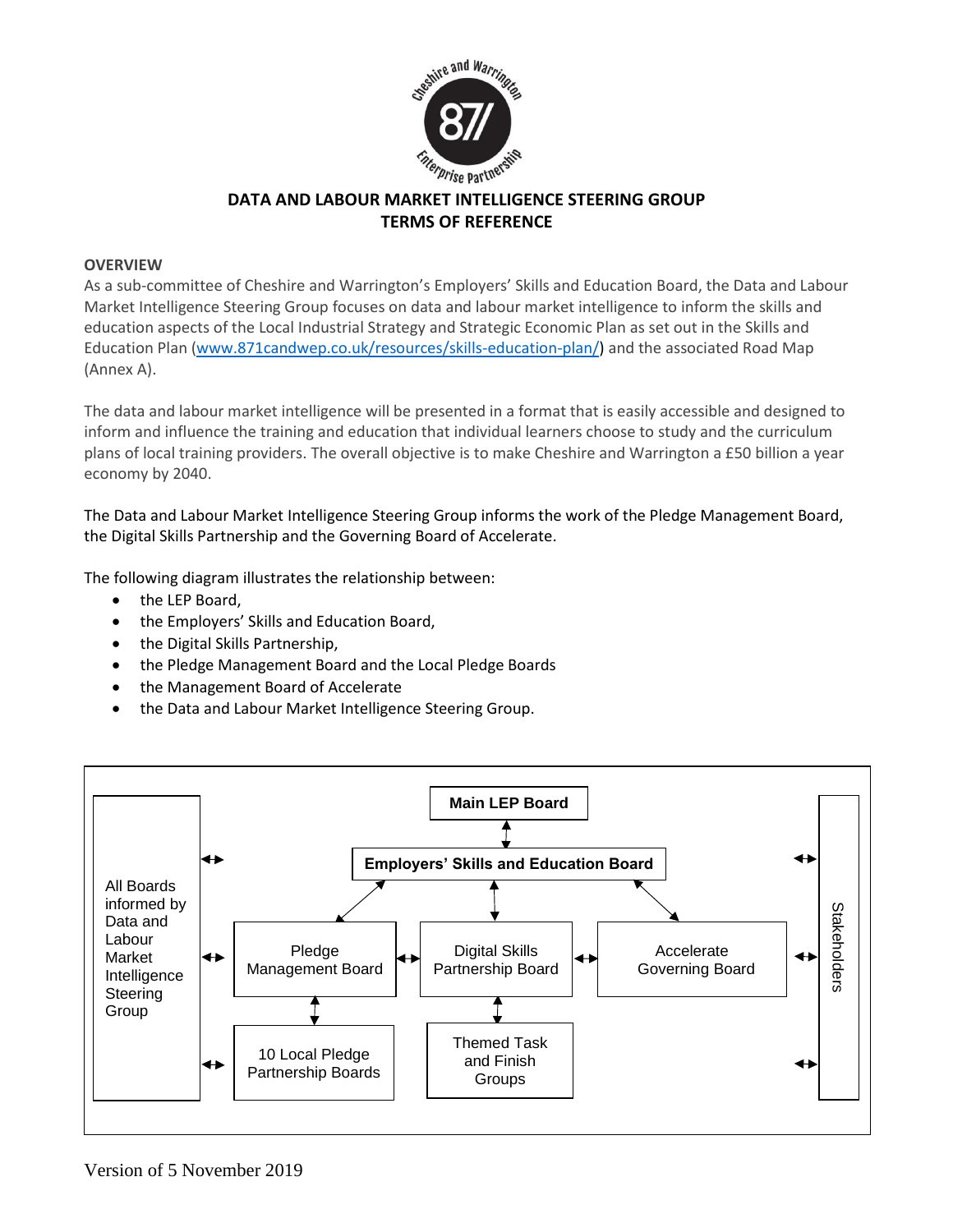#### **OUR OBJECTIVES**

The Data and Labour Intelligence Market Steering Group will collect and use data and labour market intelligence to inform the delivery of the Skills and Education Priorities of the Employers' Skills and Education Board – as illustrated in the road map at Annex A.

The Data and Labour Market Steering Group will establish an understanding of:

- the demand for skills and education from employers and the economy in general;
- the supply of skills from local residents and individuals who travel into work in Cheshire and Warrington; and
- the provision of training from local training providers.

All our work is informed by engagement with stakeholders and development of data and labour market information that builds on the data and analysis that has informed our Economic Strategy and Local Industrial Strategy and the data and analysis that is collected by our local authorities and training and education providers.

A map of key stakeholders is attached (Annex B).

Data and labour market intelligence will work to the standards set out in the Analytical Toolkit published by the Department for Education

[\(https://assets.publishing.service.gov.uk/government/uploads/system/uploads/attachment\\_data/file/762579](https://assets.publishing.service.gov.uk/government/uploads/system/uploads/attachment_data/file/762579/1811206_Analytical_Toolkit.pdf) [/1811206\\_Analytical\\_Toolkit.pdf\)](https://assets.publishing.service.gov.uk/government/uploads/system/uploads/attachment_data/file/762579/1811206_Analytical_Toolkit.pdf).

Data and labour market intelligence will be drawn from national databases (e.g. Nomis and Employers' Skills Survey) and localised data sources (e.g. EMSI Analyst toolkit and the ESFA data cube). Other intelligence will be drawn, when available, from the Growth Hub's Customer Relationship Management System, from other members of the Data and Labour Market steering group and from groups of local employers working together to establish the training needed to deliver the skills that will be required to introduce new technologies and business processes that will improve productivity.

Local colleges and other training providers will advise on the key aspects of the information they need to help inform their curriculum planning and design and the key dates when the information should be made available to them.

#### **OUR ROLES AND RESPONSIBILITIES**

1. Work together with our stakeholders to develop data and labour market information about the skills and education required to meet the needs of jobs being created in Cheshire and Warrington, as well as the need to reskill and upskill the existing workforce. This will help individuals to make informed decisions about the training and education they choose to pursue and colleges, universities and other providers to deliver the skills and education required by employers now and in the future.

2. Provide information and labour market intelligence to the Employers' Skills and Education Board, the Pledge Management Board, the Digital Skills Partnership and the Accelerate Governing Board to ensure they have a comprehensive understanding of the current and future skills needs of local employers and any gaps between the supply and demand for skills. Much of this information will be stored on the Growth Hub's customer relationship management (CRM) system but there may also be scope to draw intelligence from the CRM systems managed by other partners.

#### **MEMBERSHIP**

The membership of the Data and Labour Market Steering Group includes representatives from:

- Cheshire and Warrington Local Enterprise Partnership
- Cheshire College South and West

Version of 5 November 2019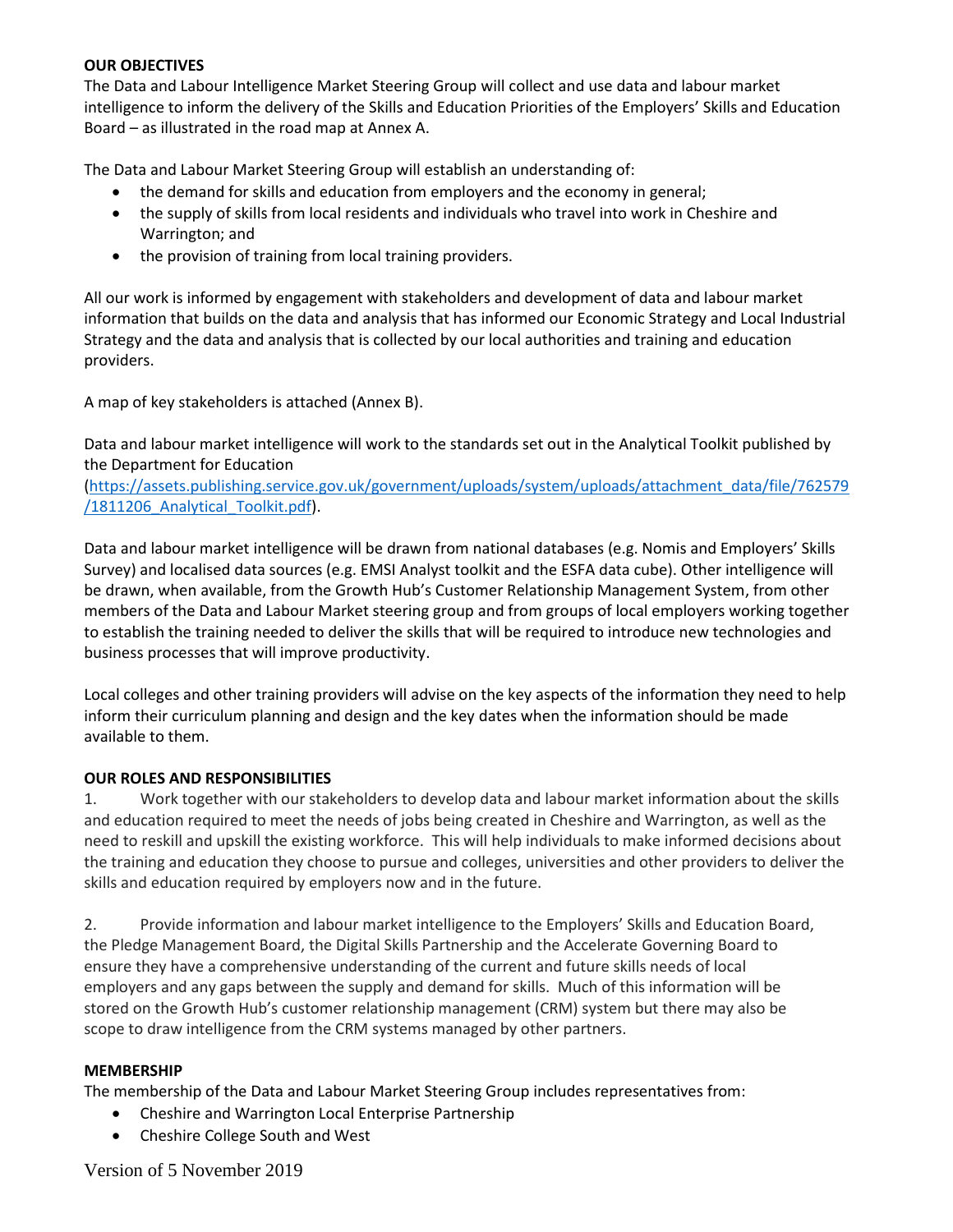- Macclesfield College
- Priestley College
- Reaseheath College
- Warrington and Vale Royal College
- University of Chester
- Total People
- Cheshire East Council
- Cheshire West Council
- Warrington Council
- The Pledge

# **MEETINGS**

Formal meetings will initially take place on a monthly basis with task and finish groups established to tackle key issues as required. The frequency of meetings will be reviewed at the end of each meeting.

# **ATTENDANCE**

Members will be expected to attend meetings wherever possible. Members may nominate a named deputy.

# **OPERATING PERIOD**

The Data and Labour Market Steering Group Board will start work on 5 November 2019 – building on the task and finish data and labour market group that has met on four occasions over recent months and will continue to operate unless determined otherwise by Employers' Skills and Education Board.

# **ACCOUNTABILITY**

The Data and Labour Market Steering Group will be directly accountable to the Employers' Skills and Education Board.